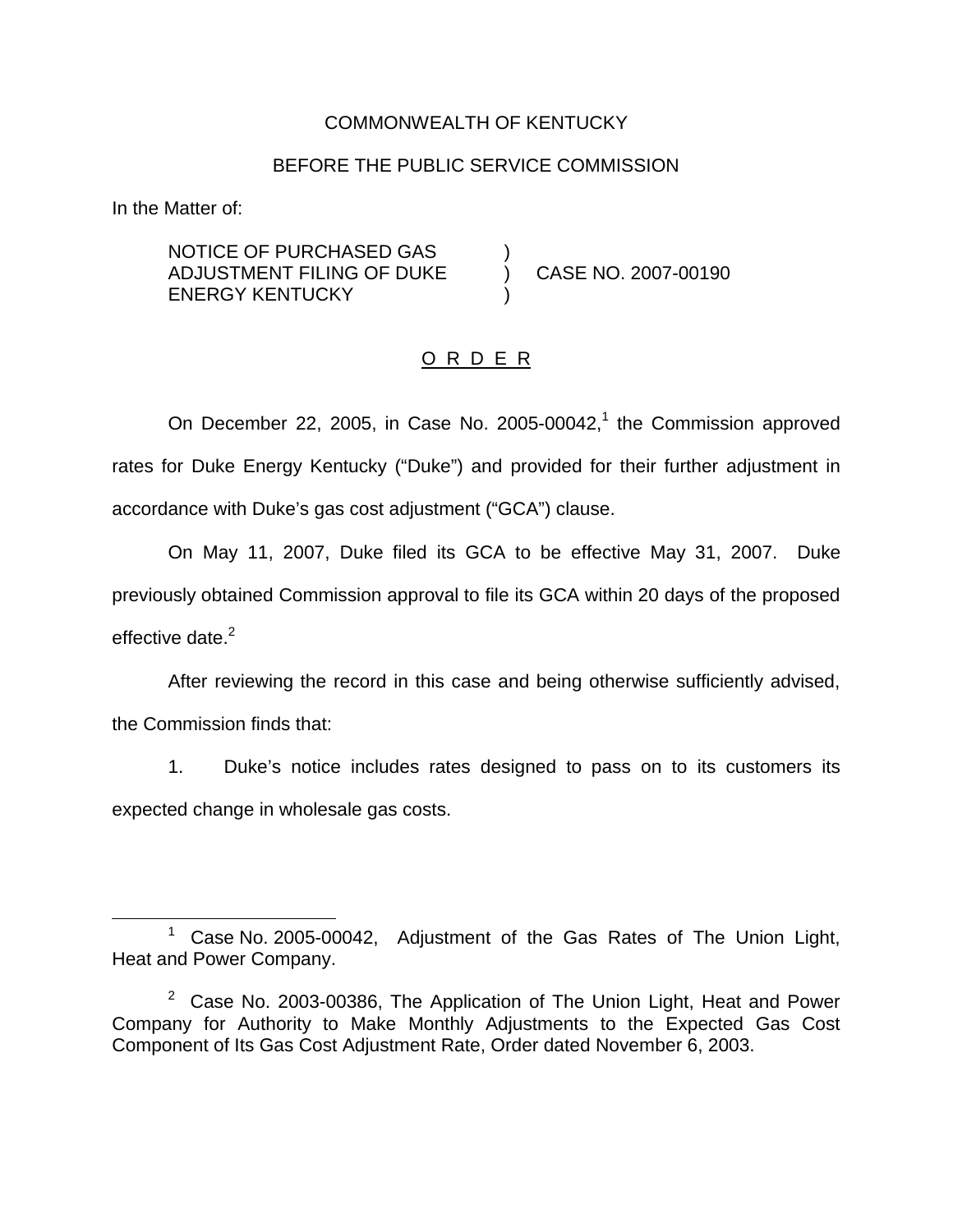2. Duke's expected gas cost ("EGC") is \$9.10 per Mcf, which is an increase of 19.3 cents per Mcf from its previous EGC of \$8.907.

3. Duke's notice sets out no current refund adjustment ("RA"). Duke's notice sets out a total RA of (.2) cent per Mcf, which is no change from its previous total RA.

4. Duke's notice sets out a current quarter actual adjustment ("AA") of 46 cents per Mcf. Duke's notice sets out a total AA of 65.9 cents per Mcf, which is an increase of 53.3 cents per Mcf from its previous total AA.

5. Duke's notice sets out a current quarter balancing adjustment ("BA") of 8.1 cents per Mcf. Duke's notice sets out a total BA of 4.6 cents per Mcf, which is an increase of 4.1 cents per Mcf from its previous total BA.

6. Duke's gas cost recovery rate ("GCR") is \$9.803 per Mcf, which is an increase of 76.7 cents per Mcf from its previous GCR of \$9.036.

7. The rates in the Appendix to this Order are fair, just, and reasonable, and should be approved for final meter readings by Duke on and after May 31, 2007.

IT IS THEREFORE ORDERED that:

1. The rates in the Appendix to this Order are approved for final meter readings on and after May 31, 2007.

2. Within 20 days from the date of this Order, Duke shall file with the Commission its revised tariffs setting out the rates authorized herein.

-2- Case No. 2007-00190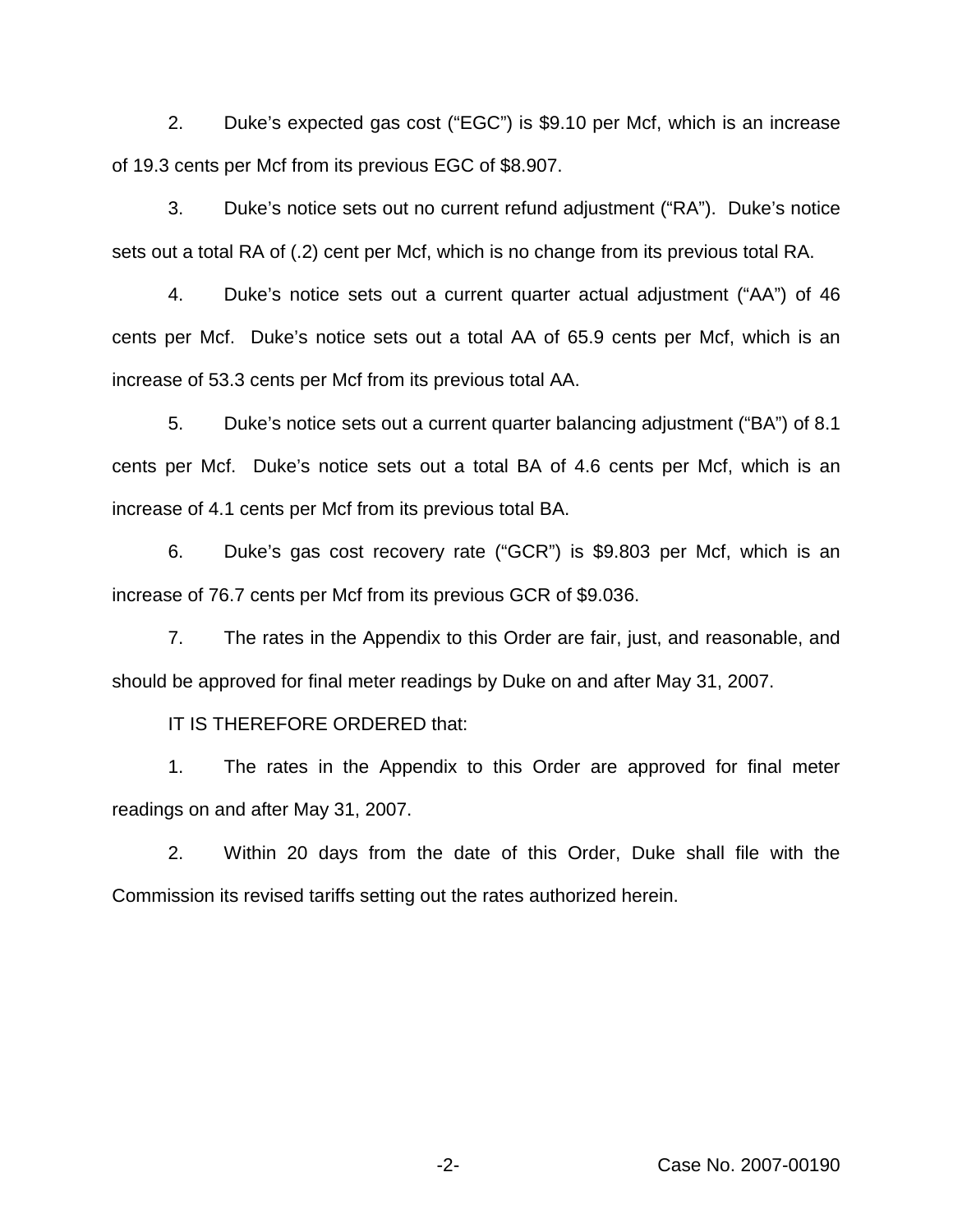Done at Frankfort, Kentucky, this 29<sup>th</sup> day of May, 2007.

By the Commission

ATTEST:

**Executive Director** 

Case No. 2007-00190